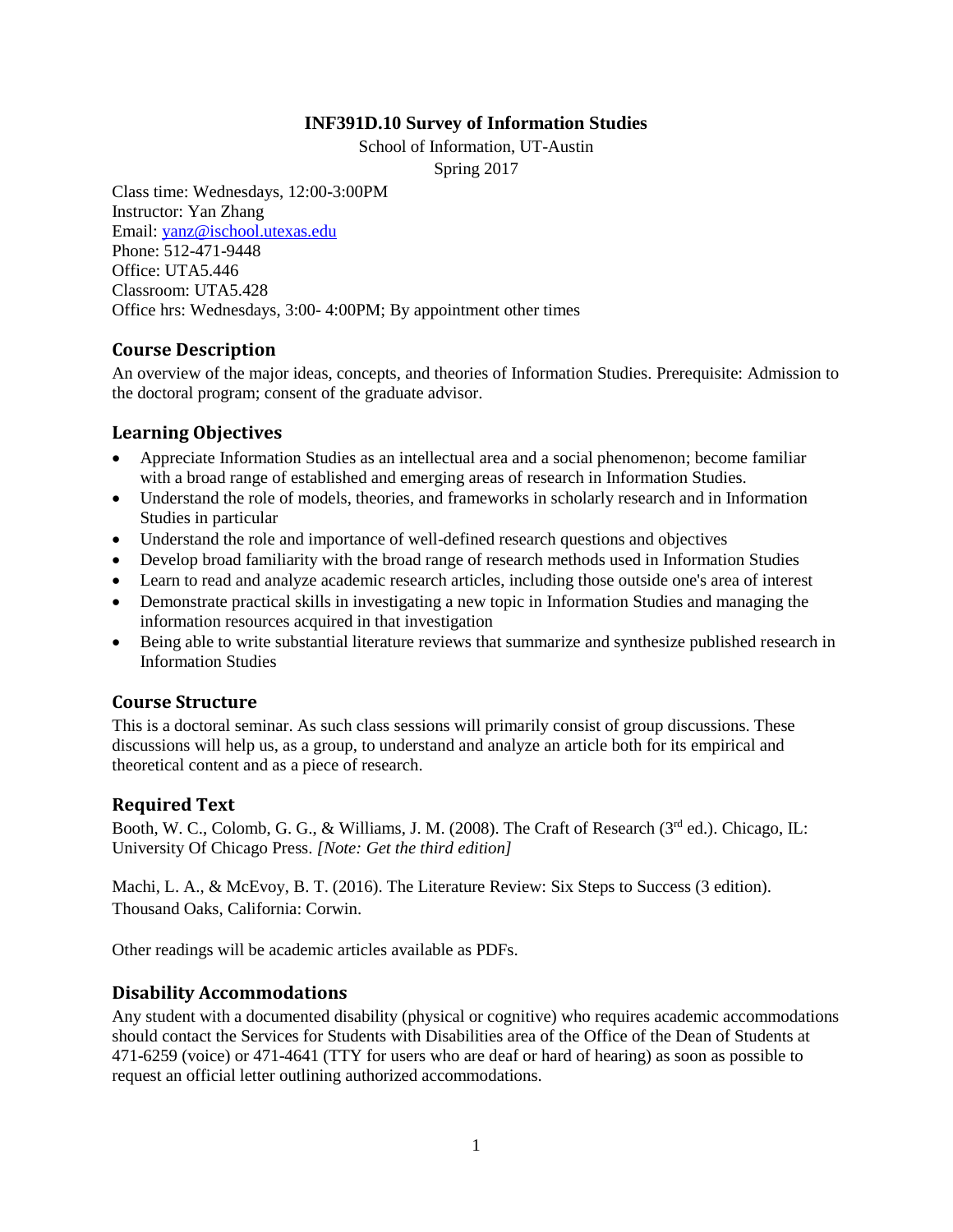### **Statement on Academic Honesty**

This course and your PhD study is about becoming an independent scholar. You must familiarize yourself with appropriate academic conduct and honesty by reading this guide: UT Austin Academic Integrity [\(http://www.utexas.edu/cola/cwgs/\\_files/pdf-4/ai2012.pdf\)](http://www.utexas.edu/cola/cwgs/_files/pdf-4/ai2012.pdf)

Other UTexas Academic Honesty Resources:

- 1. Definitions of plagiarism and University procedures (http://deanofstudents.utexas.edu/sjs/acadint\_plagiarism.php)
- 2. Plagiarism tutorial (http://www.lib.utexas.edu/services/instruction/learningmodules/plagiarism/)

# **Assignments and Grading**

### **Weekly Reading Analysis** (45%)

You will prepare a 1-2 page reading analysis of two of the assigned research paper readings for that week's research area. The analysis can be structured using the following form:

- 1. Title of the article:
- 2. Theoretical framework (to understand the role of theories and models in research papers):
- 3. Research Qs:
- 4. I am studying [topic]: because I want to know [an indirect question that indicates what you do not know or understand about your topic]: in order to help their readers [so what?]
- 5. In what way is this paper interesting, in the specific sense used by Davis (1971)? If it is not, why not? (a paragraph)
- 6. A paragraph or two reaction to the paper. You may include aspects that you'd like to discuss.

The analyses are due at  $9:00AM$  each Tuesday, the day before class, so that I can read and grade them prior to class.

### **Literature Review** (30%)

The ability to write a good literature review is critical for success in the doctoral program and for your future career as a scholar. Many course assignments, most conference and journal articles, and certainly your dissertation will require you to analyze, synthesize, and critique the current status of a body of literature. More importantly, conducting good literature reviews can help you have a solid understanding of a topic area, including what's been done before, which approaches and methods have led to promising – or not so promising – paths of investigation, and where there are gaps in the literature that suggest useful areas for new research.

Writing a good literature review is much more than simply summarizing a handful of related papers. A useful literature review will convey an understanding of the breadth and depth of published work in a specific area, give the reader a good sense of the prominent theories, methods, systems, controversies, etc. that exist in the area – as well as the important authors and seminal publications – and show the reader where there are gaps in the literature that might suggest where more research is needed. Writing a literature review that meets these criteria is challenging and practice definitely helps. This assignment is intended to help you gain more experience with the process.

The deliverable for this assignment is a written literature review on a topic of your interest. The length and details of the submission may vary depending on the topic selected, but generally I expect the final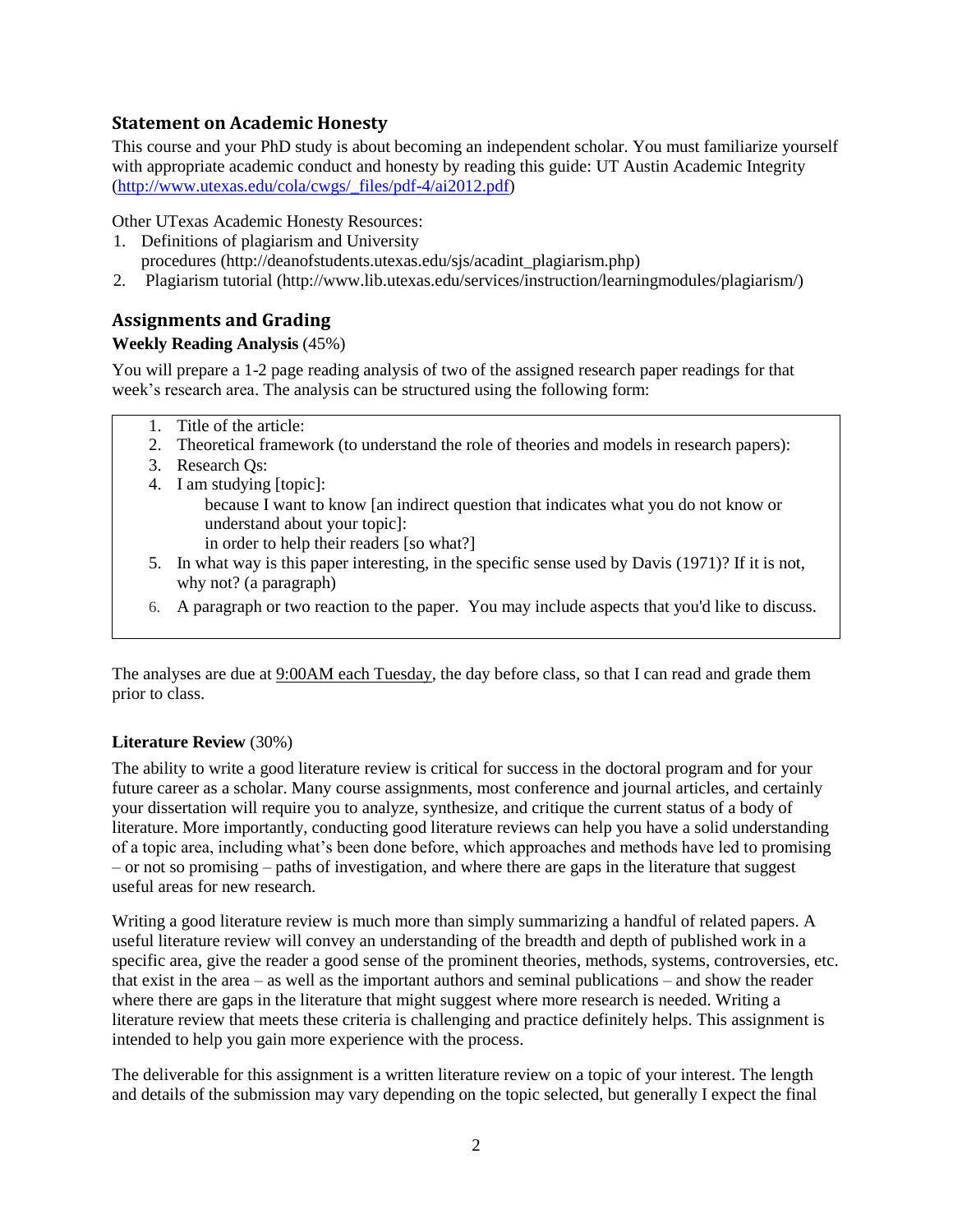product to be a 3-4 page long (1500-2500 words) and discuss at least 15-20 references (some perhaps very briefly, others more thoroughly). You are free to use any established reference style (e.g., APA, MLA, Chicago) in this assignment. You are recommended to use a reference management tool (e.g., EndNote, Zotero, Mendeley) to help you organize the references.

A draft on this assignment, which will be assigned 10 of your final course grade, is due electronically, submitted to my email by  $9:00AM$  on April  $19<sup>th</sup>$ . I will return your draft with comments by the beginning of class on April 26<sup>th</sup>. The final version of the assignment will be assigned 20% of our final course grade, is due electronically, submitted to my email by 9:00AM on our last class day, May 3rd.

| <b>Criteria</b>       | <b>Observed qualities</b> |                            |                             |
|-----------------------|---------------------------|----------------------------|-----------------------------|
|                       | Excellent (A/A-)          | Good $(B+)$                | Poor (B and below)          |
|                       | Clear introduction to     | Overall topic area less    | No clear explanation of     |
| Introduction to topic | topic area; effective     | effectively described;     | the topic area; no          |
| area                  | orientation for body of   | limited orientation to     | transition to body of       |
|                       | review provided           | body of review             | review                      |
| <b>Body of review</b> | Critical synthesis        | Limited critical analysis  | No clear relationship       |
|                       | present; consistent and   | or attempt at synthesis;   | between reference           |
|                       | logical transitions;      | some connections made      | summaries; no critique      |
|                       | cohesive narrative        | between references, but    | beyond summary              |
|                       | going from general to     | lack of consistent logical | descriptions                |
|                       | specific                  | flow                       |                             |
| Coverage              | Thorough, consistent      | Adequate overall           | Omission of references      |
|                       | coverage of topic area;   | coverage of topic area     | clearly important to topic  |
|                       | in-depth discussion       | but superficial coverage   | area; minimal references;   |
|                       | where appropriate         | of references              | consistent sketchy          |
|                       |                           |                            | coverage of references      |
| Conclusion            | Solid, logical summary    | Some conclusion or         | No clear summary or         |
|                       | of review; insights and   | overall synthesis          | synthesis of topic area     |
|                       | suggestions follow        | provided but not well      | provided; summary           |
|                       | from body of review       | supported by body of       | disconnected from review    |
|                       |                           | review                     |                             |
| Clarity of writing    | Clearly written,          | Generally well-written     | Significant spelling or     |
|                       | coherent argument;        | but flow of argument not   | grammar mistakes;           |
|                       | structural variety;       | always easy to follow;     | difficult to follow flow of |
|                       | reads as a connected,     | lack of variety in         | narrative or arguments      |
|                       | informative narrative     | structure from paragraph   | made                        |
|                       |                           | to paragraph               |                             |
| Citations/References  | All references match      | Correct citation and       | Inconsistencies between     |
|                       | citations; proper         | reference format used      | citations and references;   |
|                       | citation and reference    | but occasional minor       | incorrect citation or       |
|                       | style followed            | omissions or formatting    | reference formatting        |
|                       | throughout                | problems                   |                             |

The grade for your final deliverable of this assignment will be based on the following rubric:

The overall grading for this class is broken down as following: Participation in class discussions (15%), weekly reading analysis (there will be 9 analyses in total, 45%), literature review (30%), and the presentation of the literature review (10%).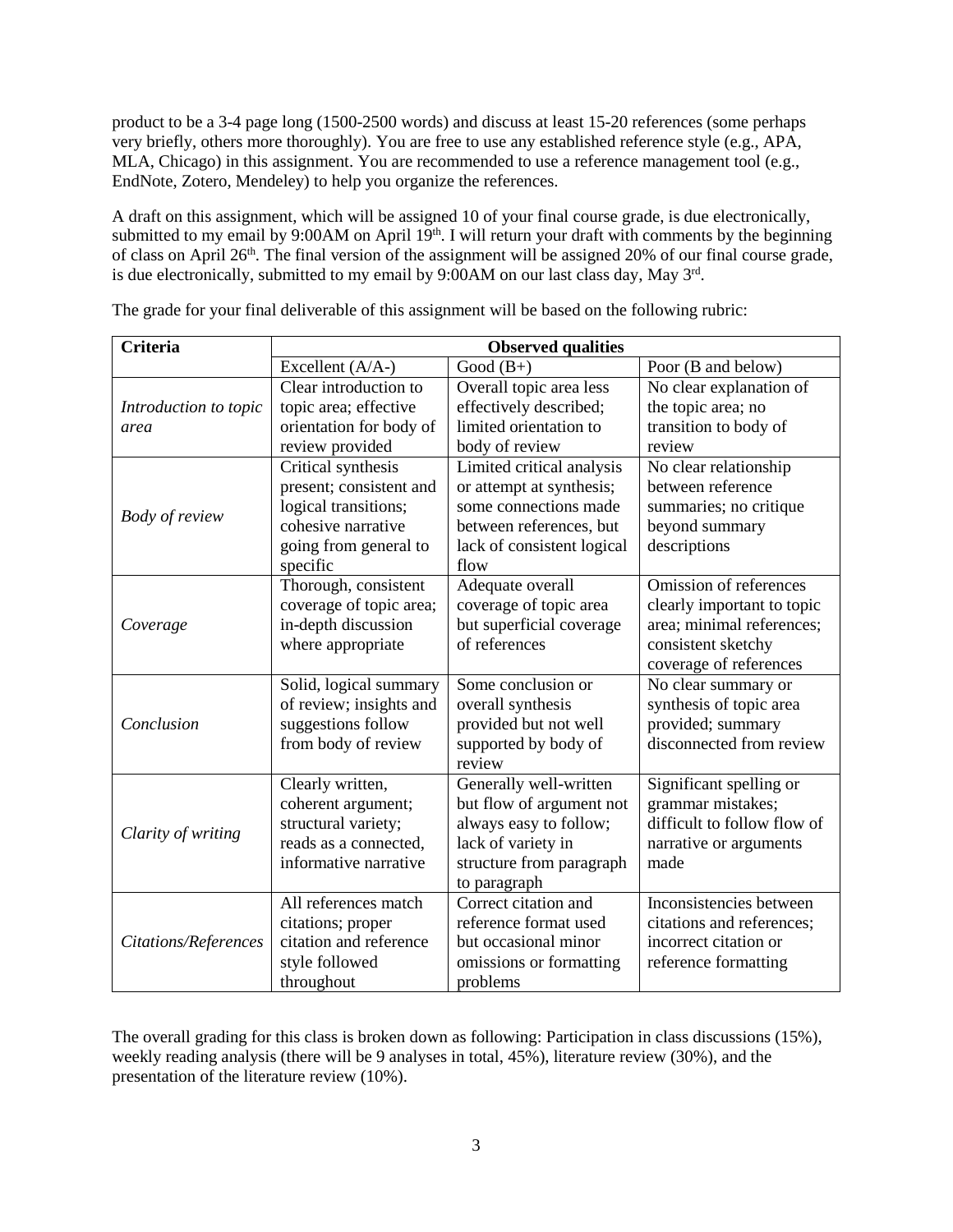The assignments will only be accepted late if the instructor grants permission, at least 24 hours before the due date, for the students to turn the assignment in late, on an agreed-upon date. Except in extreme circumstances, this assignment will be docked several points for each day it is late. I will use the following schedule as the basis for calculating grades:  $A = 94-100$ ,  $A = 90-93$ ,  $B = 87-89$ ,  $B = 84-86$ ,  $B = 80-83$ ,  $C = 77-79$ ,  $C = 74-76$ ,  $C = 70-73$ ,  $D = 60-69$ ,  $F < 60$ .

# **Course Schedule**

**Week 1** – Jan. 18, 2017 Introduction

Readings:

- 1. UT iSchool PhD Student Handbook
- (https://www.ischool.utexas.edu/forms/DoctoralProgramHandbookFall2014.pdf)
- 2. iSchool faculty (https://www.ischool.utexas.edu/people/faculty\_directory) and doctoral students (https://www.ischool.utexas.edu/people/phd-students)

**Week 2** – Jan. 25, 2017 Discussion about research

Readings:

- 1. Booth et al. Section III (Chapters 7-11) "Making a claim and supporting it"
- 2. Davis (1971) "That's interesting"
- 3. Olson and Grudin (2009) The Information Schools Phenomenon
- 4. Booth et al. Section I (Chapter 1-2) "Research, Researchers, and Readers"
- 5. March & McEvoy, Chapter 1 Step 1

**Week 3** – Feb. 1, 2017 Information Organization

Readings:

- 1. Beghtol (1986) Semantic Validity
- 2. Star and Bowker (2007) Enacting Silence
- 3. Feinberg, M. (2011). How information systems communicate as documents: the concept of authorial voice. Journal of Documentation, 67(6), 1015–1037.
- 4. Booth et al. Section II, Chapter 3-4 (Topics, Questions, and Problem)
- 5. March & McEvoy, Chapter 2 Step 2

**Week 4** – Feb. 8, 2017 Information Behavior

Readings:

- 1. Dervin, B., & Nilan, M. (1986). Information needs and uses. Annual review of information science and technology, 21, 3–33.
- 2. Pettigrew, K. E., Fidel, R., & Bruce, H. (2001). Conceptual frameworks in information behavior. Annual review of information science and technology (ARIST), 35, 43–78. 3.
- 3. Bates, Marcia J. (1989). The Design of Browsing and Berrypicking Techniques for the Online Search Interface. Online Review 13(5): 407-424 4.
- 4. March & McEvoy, Chapter 3 Step 3
- 5. Vakkari, P. (2008). Trends and approaches in information behavior research. Information Research, 13. http://www.informationr.net/ir/13-4/paper361.html

**Week 5** – Feb. 15, 2017 Information Retrieval

Readings: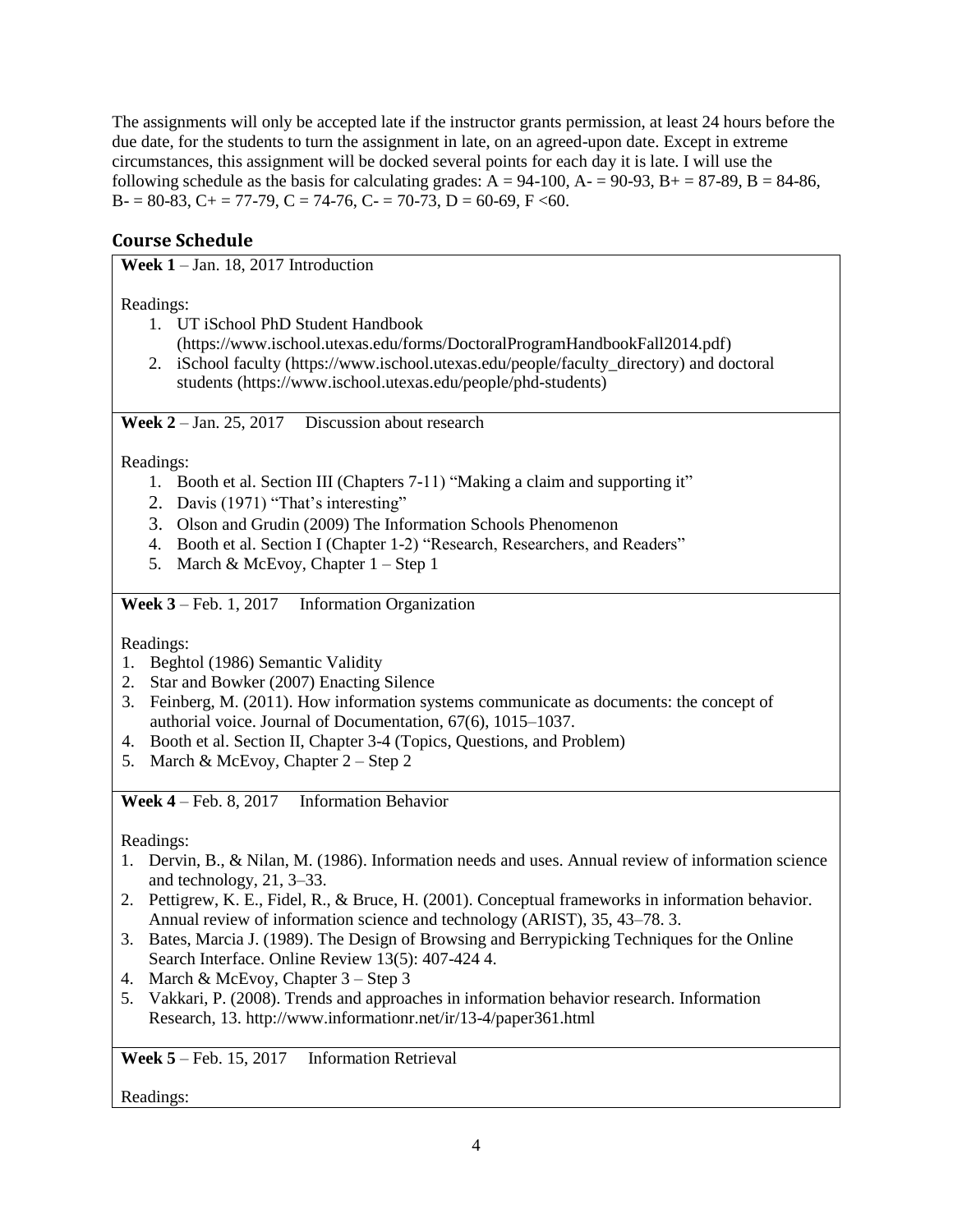- 1. Page, L., Brin, S., Motwani, R., & Winograd, T. (1998). The PageRank Citation Ranking: Bringing Order to the Web.
- 2. Voorhees, E. M. (2007). TREC: Continuing information retrieval's tradition of experimentation. Commun. ACM, 50(11), 51–54.
- 3. SWIRL 2012 Report (Lorne)
- 4. Horowitz, D., & Kamvar, S. D. (2010). The anatomy of a large--scale social search engine. Proceedings of the 19th international conference on World wide web, WWW '10 (pp. 431–440). New York, NY, USA: ACM.
- 5. March & McEvoy, Chapter 4 Step 4

**Week 6** – Feb. 22, 2017 Literature Review

Readings:

- 1. Booth et al. Section II, Chapter 5-6 (Sources and Engaging Sources)
- 2. March & McEvoy, Chapter 5 Step 5, Chapter 6- Step 6

**Week 7** – March 1, 2017 Information Institutions/Scholarly Communication

Readings:

- 1. Cronin, B., Shaw, D., & Barre, K. L. (2004). Visible, less visible, and invisible work: Patterns of collaboration in 20th century chemistry. Journal of the American Society for Information Science and Technology, 55(2), 160–168.
- 2. Moravcsik, M. J., & Murugesan, P. (1975). Some Results on the Function and Quality of Citations. Social Studies of Science, 5(1), 86–92.
- 3. Shuai, X., Pepe, A., & Bollen, J. (2012). How the Scientific Community Reacts to Newly Submitted Preprints: Article Downloads, Twitter Mentions, and Citations. PLoS ONE, 7(11), e47523.
- 4. LeMaistre, T., Embry, R. L., Zandt, L. L. V., & Bailey, D. E. (2012). Role Reinvention, Structural Defense, or Resigned Surrender: Institutional Approaches to Technological Change and Reference Librarianship. The Library Quarterly, 82(3), 241–275.
- 5. Booth et al. Section IV, Chapter 1 (Introductions and Conclusions)

Week 8 – March 8, 2017 Digital Libraries

Guest: Unmil Karadkar

Readings:

1. Borgman, C. L. (1999). What Are Digital Libraries? Competing Visions. Information Processing and Management, 35(3), 227–243.

3. The guest will recommend readings before the class.

**Week 9** – March 15, 2017 Spring break

**Week 10** – March 22, 2017 iConference

**Week 11** – March 29, 2017 Socio-Technical Systems/Social Informatics

Readings: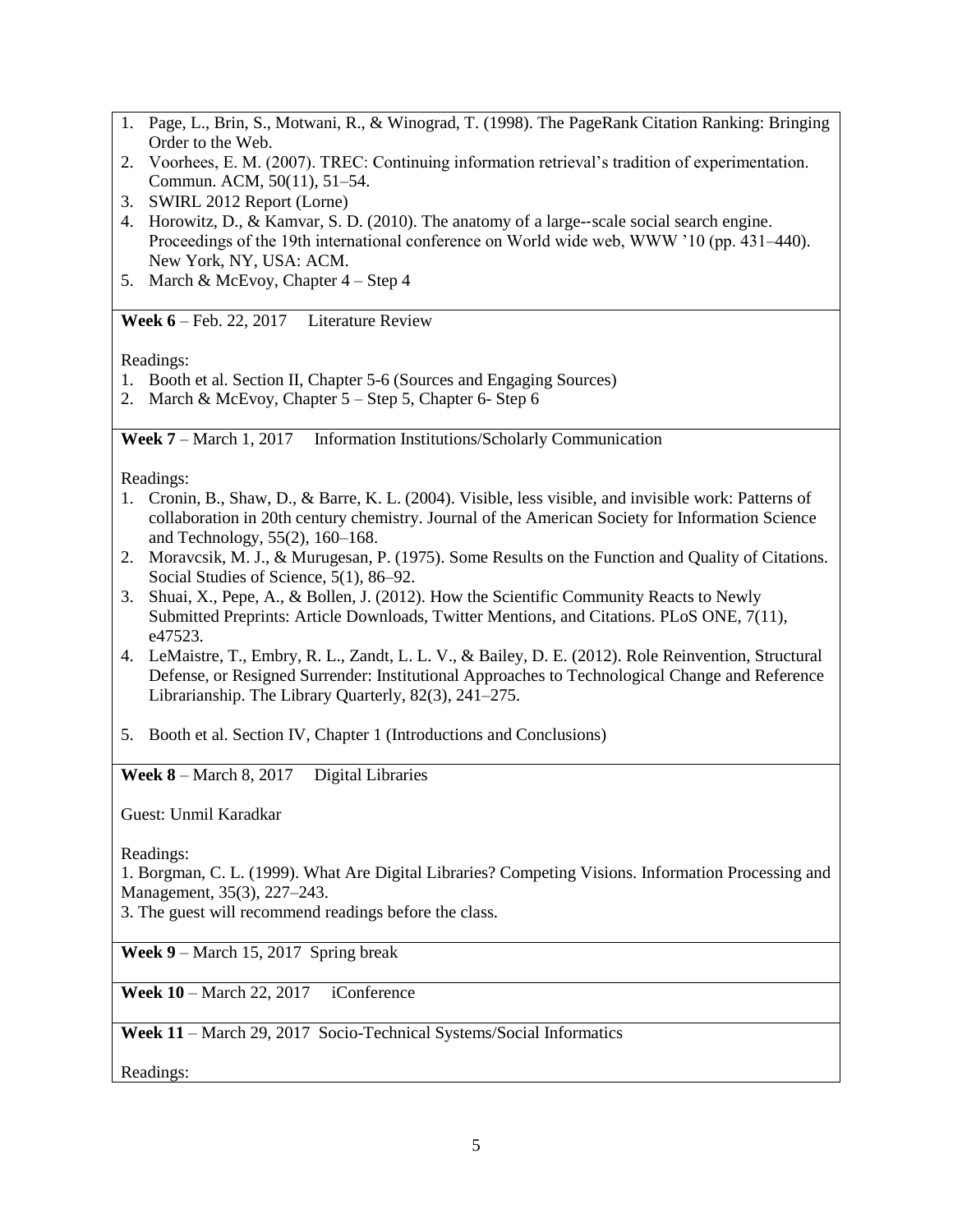- 1. Sawyer and Rosenbaum (2000) Social Informatics in the Information Sciences: Current Activities and Emerging Directions. Informing Science 3 (2).
- 2. Howison, J., & Crowston, K. (2014). Collaboration through open superposition. MIS Quarterly, 38(1), 29-50.
- 3. Haythornthwaite, C. (1996). Social network analysis: An approach and technique for the study of information exchange. Library & Information Science Research, 18(4), 323–342.

Week 12 – April 5, 2017 Human Computer Interaction

Readings:

- 1. Miller, G. A. (1956). The magical number seven, plus or minus two: some limits on our capacity for processing information. Psychological Review, 63(2), 81–97.
- 2. Dillon, A., Kleinman, L., Choi, G. O., & Bias, R. (2006). Visual search and reading tasks using ClearType and regular displays: two experiments. Proceedings of the SIGCHI conference on Human Factors in computing systems, CHI '06 (pp. 503–511). New York, NY, USA: ACM.
- 3. Wainer, J., Dabbish, L., & Kraut, R. (2011). Should I open this email?: Curiosity and attention to email messages. To appear in Proceedings of the ACM Conference on Human Factors in Computing Systems (CHI 2011), Vancouver, CA.
- 4. Booth et al. Section IV, Chapter 12-14 (Planning, Drafting, and Revising)

**Week 13** – April 12, 2017 CSCW-Computer Supported Cooperative Work

Readings:

- 1. Grudin, J. (1988). Why CSCW applications fail. Proceedings of CSCW 1988 (p. ACM Press).
- 2. Hollan, J., & Stornetta, S. (1992). Beyond being there. Proceedings of ACM SIGCHI.
- 3. Luther, K., Fiesler, C., & Bruckman, A. (2013). Redistributing leadership in online creative collaboration. In Proceedings of the 2013 conference on Computer supported cooperative work (pp. 1007–1022). New York, NY, USA: ACM.
- 4. Cataldo, M., & Herbsleb, J. D. (2008). Communication networks in geographically distributed software development. In CSCW '08: Proceedings of the ACM 2008 conference on Computer supported cooperative work (p. ACM–588).

**Week 14** – April 19, 2017 Archive

Guest: Ciaran Trace

Readings:

- 1. Cook, T. (2013). Evidence, memory, identity, and community: four shifting archival paradigms. Archival Science, 13(2-3), 95–120. doi:10.1007/s10502-012-9180-7
- 2. McKemmish, S. (2001). Placing records continuum theory and practice. Archival Science, 1(4), 333–359.
- 3. Trace, C. B., & Dillon, A. (2012). The evolution of the finding aid in the United States: from physical to digital document genre. Archival Science, 12(4), 501–519. doi:10.1007/s10502-012- 9190-5
- 4. Patricia Galloway (2010) Digital Archiving. In Marcia Bates and Mary Niles Maack (eds.), Encyclopedia of Library and Information Science, 1518-1527.

Week 15 – April 26, 2017 Information Systems